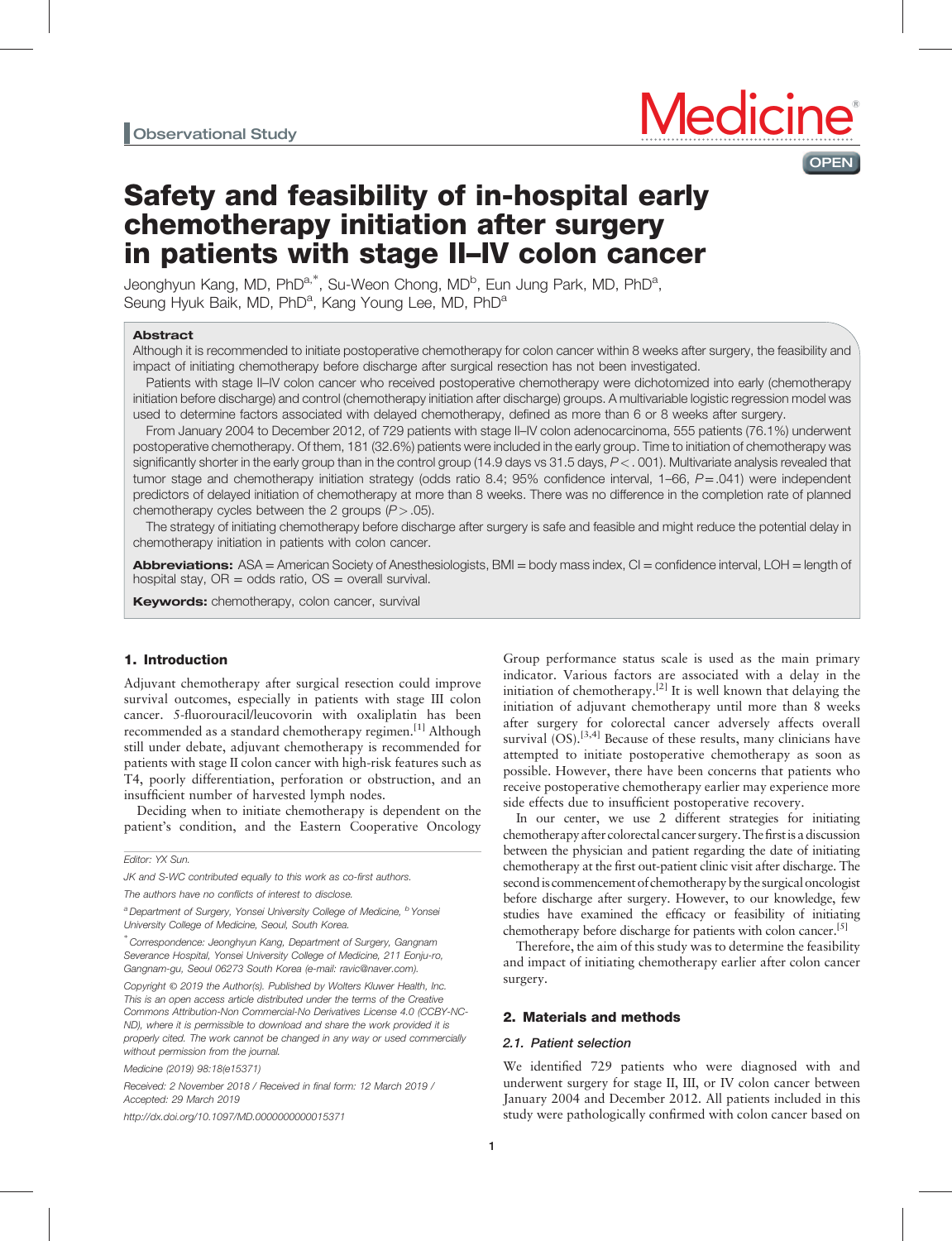surgically resected specimens. Patients who did not receive postoperative chemotherapy  $(n=174)$  were excluded. A total of 555 patients were selected for this analysis. This study was based on a retrospective review from a single institution and was approved by the Gangnam Severance Hospital's Institutional Review Board (3-2017-0256). Informed consent was waived for this retrospective study.

## 2.2. Surgery and chemotherapy initiation

Every patient diagnosed with colon cancer underwent surgical procedures including right hemicolectomy, transverse colectomy, left colectomy, anterior resection, subtotal colectomy, and total colectomy. Principles of surgical resection included complete mesocolic excision or total mesorectal excision. Detailed surgical procedures were described in our previous report.<sup>[\[6\]](#page-6-0)</sup>

Chemotherapy regimens used in our hospital included oral 5FU, intravenous 5FU/LV, FOLFOX (folinic acid, 5-fluorouracil, oxaliplatin), and FOLFIRI (folinic acid, 5-fluorouracil, irinotecan). Some patients received 5FU-based chemotherapy because oxaliplatin was not covered by the national insurance reimbursement during the earlier periods of our study. Cetuximab or bevacizumab was relatively recently added, especially for stage IV patients. The chemotherapy agent for each patient was discussed between the physician and patient with consideration of patient recovery status and recommended guidelines for postoperative chemotherapy.

In our hospital, in most cases, chemotherapy after colorectal cancer resection was administered by the attending surgical oncologists. The decision of when to start chemotherapy was based on the surgical oncologist's assessment of fitness to start chemotherapy, and the ECOG performance status scale was used as a major tool. Although multidisciplinary team (MDT) meeting was available in our hospital, not all of the patients were discussed as the MDT meeting mainly focused on stage IV patients or patients with recurrent disease.

## 2.3. Definition of "early group" and "delayed chemotherapy"

During the study period, 2 different strategies were implemented for initiating chemotherapy after surgery. In the first, patients were encouraged to be discharged as soon as possible when they recovered sufficiently to consume a soft diet and the physicians assessed the patients' recovery status and discussed the date of initiating chemotherapy in the out-patient clinic. In the second, the surgical oncologist initiated chemotherapy before discharge after surgery. In this study, patients were categorized into the early group when they received chemotherapy before discharge and the control group when they received chemotherapy after discharge (Fig. 1). Although the decision of chemotherapy initiating was dependent on the surgical oncologist's preference,



the early chemotherapy initiation strategy was mainly driven by specific surgical oncologists in our hospital.

We calculated the interval from the date of surgery to the date of initiation of chemotherapy and defined "delayed chemotherapy" as patients for whom that interval was either  $>6$  or  $>8$ weeks. Univariate and multivariate analyses were performed to identify the factors that contributed to the difference in time to initiation of chemotherapy.

## 2.4. Measured outcomes

Demographic data including gender, age, body mass index (BMI), cancer stage, and American Society of Anesthesiologists (ASA) grade were collected. Clinicopathologic variables including tumor location (proximal colon, distal colon, synchronous), surgery time, estimated blood loss, and complications were assessed. Follow-up-related outcomes included resumption of soft diet (days), length of hospital stay (LOH) (days), time to initiation of adjuvant chemotherapy (days), and survival time. As most previous studies defined LOH as the time gap from surgery to the discharge date, the LOH in the "early group" comprised the routine recovery time after surgery and additional days for first-line postoperative chemotherapy, while the LOH in the "control group" included only recovery days.

Patients were also assessed separately as subgroups according to the presence of complications during the recovery period. Complete chemotherapy was defined as completing the planned cycles of chemotherapy. Incomplete chemotherapy was defined as discontinuing or changing the chemotherapy regimen for any reason before completing the planned schedule.

## 2.5. Statistical analysis

All statistical analyses were performed using IBM SPSS version 23.0 (IBM Corp, Armonk, NY) and R version 3.5.1 (R-project, Institute for Statistics and Mathematics). Differences in clinicopathologic features between the early and control groups were analyzed using the chi-square test or Fisher exact test for categorical variables and using the Student  $t$  test or Mann– Whitney U test for continuous variables. OS was defined as the time from the date of surgery to the date of death or last followup. The Kaplan–Meier method was used for survival analysis. OS was categorized by patients who received adjuvant chemotherapy within 6 and after 6 weeks and patients who received adjuvant chemotherapy before and after discharge. The log-rank test was used to compare survival outcomes between the 2 groups. Univariate and multivariate analyses were performed using logistic regression analysis. A P value <.05 was considered to indicate significance.

## 3. Results

#### 3.1. Patient demographics

Of the 555 patients who received adjuvant chemotherapy, 181 (32.6%) initiated treatment before discharge (early group) and 374 (67.4%) initiated treatment after discharge (control group). Open, laparoscopic, and robotic surgeries were performed in 158 (87.3%), 20 (11%), and 3 (1.7%) of the 181 patients in the early group and in 125 (33.4%), 196 (52.4%), and 53 (14.2%) of the 374 patients in the control group, respectively.

Although there was no difference in gender, BMI, ASA grade, Figure 1. Definition of early chemotherapy initiation group (early group). Although there was no difference in gender, BMI, ASA grade,<br>and tumor location between the 2 groups, there were some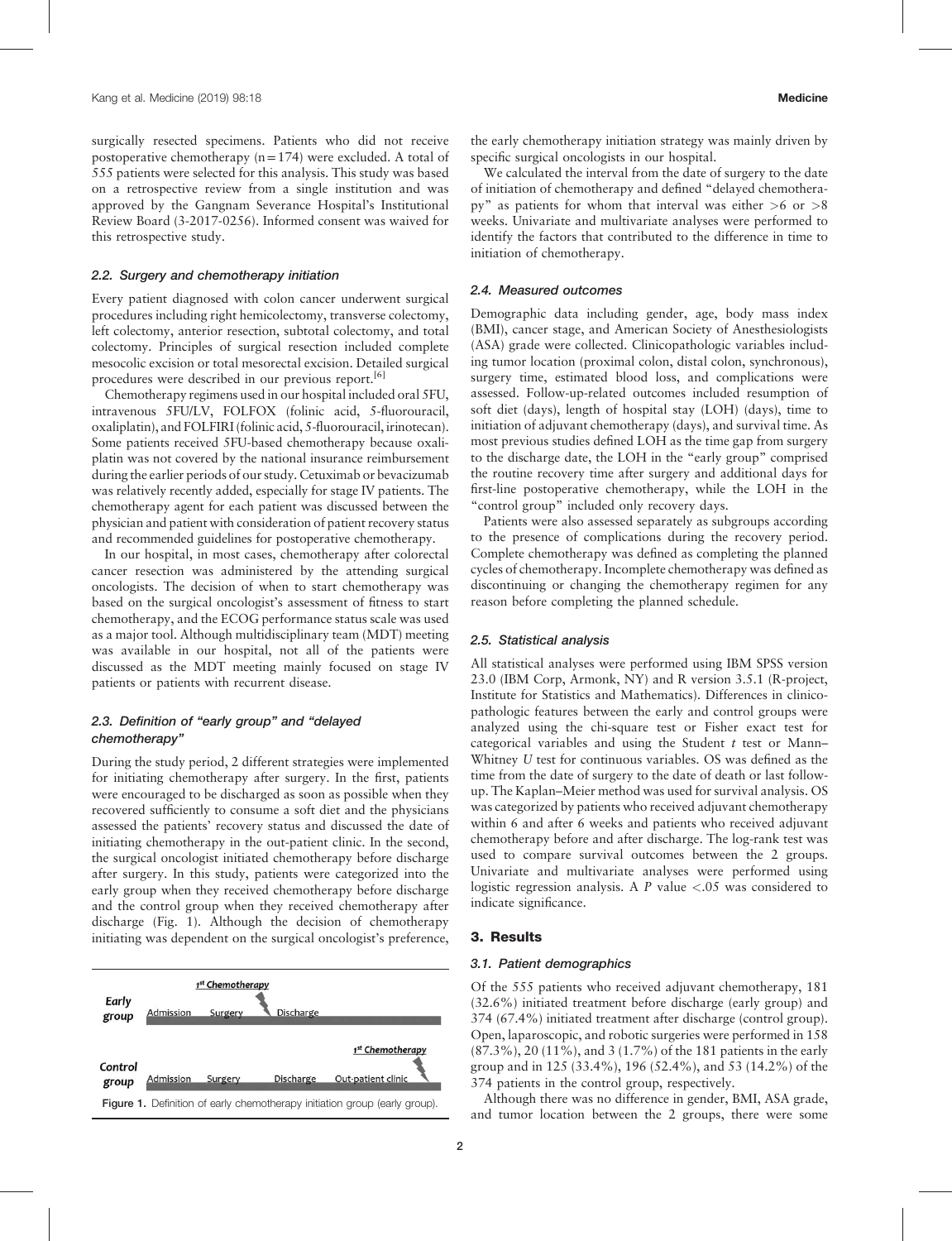# Table 1

Comparison of patient demographics and perioperative outcomes between the 2 groups.

|                     |                   | Early group<br>$(n=181)$<br>N (%) | <b>Control group</b><br>$(n=374)$<br>N(%) | P       |
|---------------------|-------------------|-----------------------------------|-------------------------------------------|---------|
| Gender              | Male              | 111(61.3)                         | 231 (61.8)                                | .921    |
|                     | Female            | 70 (38.7)                         | 143 (38.2)                                |         |
| Age, yr             | Mean (SD)         | 57.8 (11.7)                       | 61.8 (10.7)                               | < 0.001 |
| BMI, $kg/m2$        | Mean (SD)         | 23.3(3.0)                         | 23.2(3.0)                                 | .548    |
| Stage               | Ш                 | 72 (39.8)                         | 109(29.1)                                 | .042    |
|                     | Ш                 | 79 (43.6)                         | 196 (52.4)                                |         |
|                     | IV                | 30(16.6)                          | 69 (18.4)                                 |         |
| ASA grade $\bar{f}$ |                   | 47 (57.3)                         | 185 (52.0)                                | $.286*$ |
|                     | II                | 33 (40.2)                         | 141 (39.6)                                |         |
|                     | $\mathbb{I}$      | 2(2.4)                            | 29(8.1)                                   |         |
|                     | IV                | 0(0)                              | 1(0.3)                                    |         |
| Tumor location      | Proximal colon    | 67 (37)                           | 125 (33.4)                                | $.627*$ |
|                     | Distal colon      | 114 (63)                          | 248 (66.3)                                |         |
|                     | Synchronous       | 0(0)                              | 1(0.3)                                    |         |
| Operation method    | Open              | 158 (87.3)                        | 125 (33.4)                                | $-.001$ |
|                     | Laparoscopy       | 20(11)                            | 196 (52.4)                                |         |
|                     | Robot             | 3(1.7)                            | 53 (14.2)                                 |         |
| Operation time      | Mean (SD)         | 227.1 (103.2)                     | 250.4 (119.5)                             | .025    |
| Blood loss, mL      | Mean (SD)         | 302.7 (446.9)                     | 251 (396.4)                               | .168    |
| Complications       |                   | 57 (31.5)                         | 62 (16.6)                                 | < .001  |
| Chemotherapy agent  | $Oral^{\ddagger}$ | 15(8.3)                           | 85 (22.7)                                 | < 0.001 |
|                     | IV                | 166 (91.7)                        | 289 (77.3)                                |         |

Tumor location: Proximal: Cecum – Transverse colon; Distal: Descending colon – Rectosigmoid junction. ASA=American Society of Anesthesiologists, BMI=body mass index, SD=standard deviation. Fisher exact test.

† 438 patients (78.9%) were available.

‡ Oral chemotherapy included Capecitabine and Doxifluridine.

## Table 2 Demographics of Stage IV patients between the 2 groups  $(N=99)$ .

|                                          |                               | Early group<br>$(n=30)$<br>N(%) | <b>Control group</b><br>$(n=69)$<br>N(%) | Р                  |
|------------------------------------------|-------------------------------|---------------------------------|------------------------------------------|--------------------|
| Metastasis site                          | Liver<br>Lung<br>Others       | 19 (63.3)<br>11(36.7)           | 49 (71)<br>6(8.7)<br>14 (20.3)           | $.09*$             |
| Combined resection<br>of metastasis site | Yes                           | 23 (76.7)                       | 57 (82.6)                                | .580               |
| Chemotherapy agent                       | No<br>Oral <sup>†</sup><br>IV | 7(23.3)<br>30 (100)             | 12 (17.4)<br>3(4.3)<br>66 (95.7)         | $.55$ <sup>*</sup> |

∗ Fisher exact test.

† Oral chemotherapy included Capecitabine and Doxifluridine.

significant differences in group characteristics. The mean age was significantly lower in the early group than in the control group (57.8 years in the early group vs 61.8 years in the control group,  $P < .001$ ). The proportion of patients with stage III was slightly higher in the control group  $(P=.042)$ . The surgery time was shorter in the early group than in the control group (227minutes in the early group vs 250 minutes in the control group,  $P = .025$ ). The complication rate was higher in the early group than in the control group (31.5% in the early group vs 16.6% in the control group,  $P < .001$ ). Oral chemotherapy was more frequently administered in the control group (8.3% in the early group vs 22.7% in the control group,  $P < .001$ ) (Table 1).

Detailed demographic characteristics of patients with stage IV cancer are described in Table 2. All patients who were staged as stage IV in our study underwent primary colon resection with or without combined resection of the metastatic site. The distribution of metastasis sites did not differ between the 2 subgroups, and the liver was the main metastatic site in both subgroups  $(63.3\%$  in the early group vs 71% in the control group,  $P = .09$ ). Combined resection of the metastatic site, so-called metastasectomy, was performed in 76.7% of patients with stage IV cancer in the early group and 82.6% of patients with stage IV cancer in the control group, which did not differ between the 2 subgroups  $(P=.580)$ .

#### 3.2. Comparison of time to initiation of chemotherapy

Time to resumption of a soft diet was significantly longer in the early group than in the control group (9.2 days vs 5.2 days,  $P < .001$ ). This tendency was maintained when the analysis was repeated according to complication and no-complication groups. The LOH was significantly longer in the early group than in the control group  $(25.2$  days vs 14 days,  $P < .001$ ). The time to initiation of chemotherapy was significantly shorter in the early group than in the control group (14.9 days vs 31.5 days,  $P < .001$ ). In subgroup analysis, time to initiation of chemotherapy was significantly shorter in the early group than in the control group in both the complication and no-complication groups (Table 3).

## 3.3. Factors associated with delayed chemotherapy

Factors associated with delayed chemotherapy of more than 6 or 8 weeks are shown in [Table 4](#page-3-0). In univariate analysis, stage and chemotherapy initiation strategy were identified as significant

# Table 3

Postoperative recovery outcomes and time to initiation of adjuvant chemotherapy according to presence of complication between the 2 groups.

|                                       |                       |           | Early group $(n=181)$<br>N $(\% )$ | Control group $(n=374)$<br>N (%) |         |
|---------------------------------------|-----------------------|-----------|------------------------------------|----------------------------------|---------|
| Soft diet resumed, d                  | Overall               | Mean (SD) | 9.2(3.3)                           | 5.2(3.4)                         | < .001  |
|                                       | Complication group    | Mean (SD) | 10.5(4.5)                          | 7.1(5.5)                         | $-.001$ |
|                                       | No complication group | Mean (SD) | 8.6(2.2)                           | 4.9(2.7)                         | < .001  |
| Length of hospital stay, d            | Overall               | Mean (SD) | 25.2(8.3)                          | 15(8.3)                          | $-.001$ |
|                                       | Complication group    | Mean (SD) | 29.8(9.7)                          | 22.3(13.5)                       | .001    |
|                                       | No complication group | Mean (SD) | 23.1(6.6)                          | 13.6(5.8)                        | $-.001$ |
| Time to initiation of chemotherapy, d | Overall               | Mean (SD) | 14.9(6.2)                          | 31.5(17.9)                       | $-.001$ |
|                                       | Complication group    | Mean (SD) | 18.1 (8.1)                         | 40.7 (31.7)                      | < .001  |
|                                       | No complication group | Mean (SD) | 13.5(4.4)                          | 29.7 (13.0)                      | $-.001$ |

SD=standard deviation.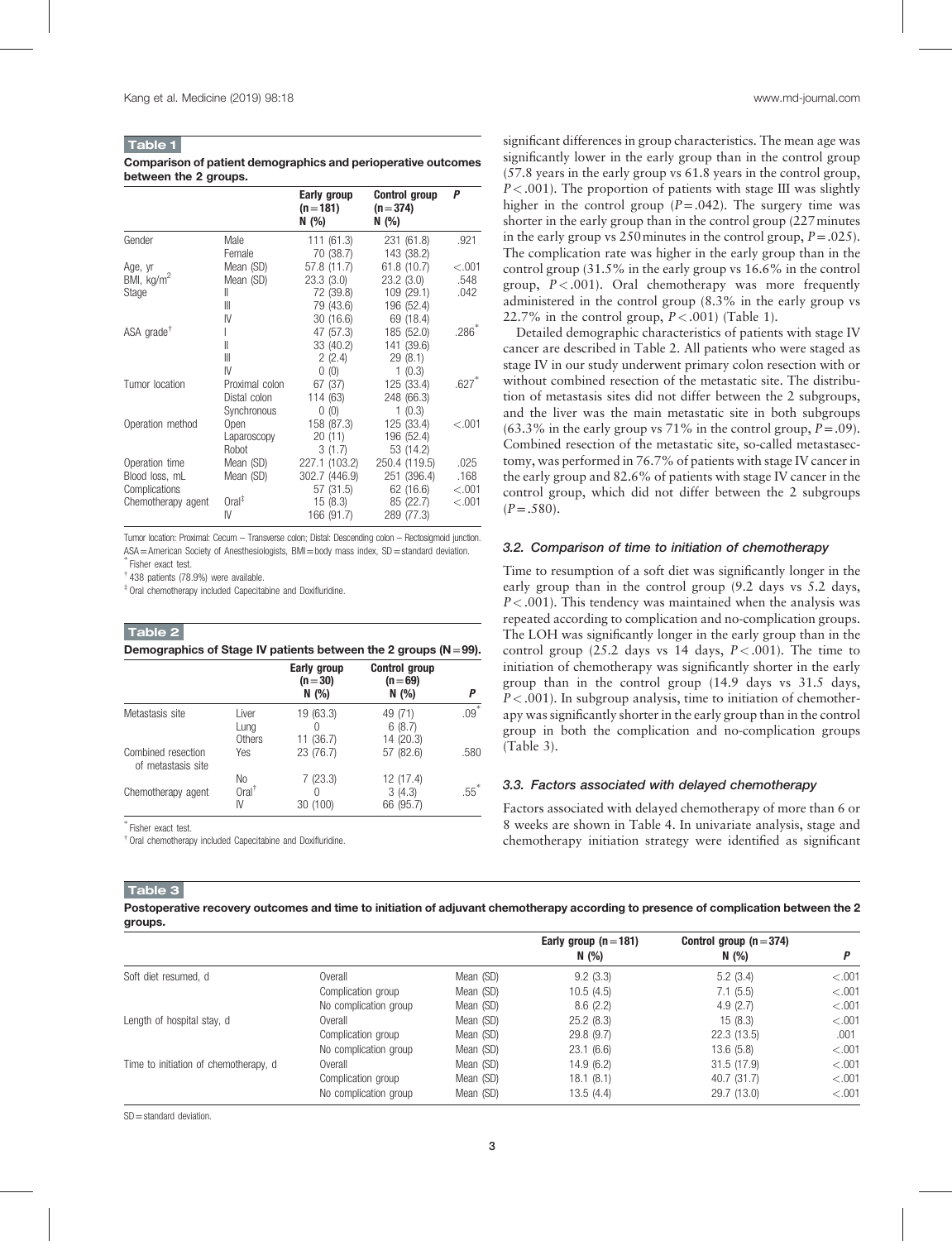<span id="page-3-0"></span>Table 4

|                    |               |              | Delayed more than 8 weeks |                   |                              | Delayed more than 6 weeks |                     |         |                              |         |
|--------------------|---------------|--------------|---------------------------|-------------------|------------------------------|---------------------------|---------------------|---------|------------------------------|---------|
|                    |               |              | Univariate analysis       |                   | <b>Multivariate analysis</b> |                           | Univariate analysis |         | <b>Multivariate analysis</b> |         |
|                    |               | N            | N (%)                     | Ρ                 | OR (95% CI)                  | P                         | N (%)               | P       | OR (95% CI)                  | P       |
| Gender             | Male          | 342          | 9(2.6)                    | .654              |                              |                           | 24(7)               | .314    |                              |         |
|                    | Female        | 213          | 7(3.3)                    |                   |                              |                           | 20(9.4)             |         |                              |         |
| Age, y             | $<$ 65        | 345          | 8(2.3)                    | .309              |                              |                           | 25(7.2)             | .446    |                              |         |
|                    | $\geq 65$     | 210          | 8(3.8)                    |                   |                              |                           | 19(9)               |         |                              |         |
| BMI, $kg/m2$       | $<$ 25        | 405          | 13(3.2)                   | $.576*$           |                              |                           | 37(9.1)             | .084    |                              | .179    |
|                    | $\geq$ 25     | 150          | 3(2.0)                    |                   |                              |                           | 7(4.7)              |         | $0.5(0.2 - 1.3)$             |         |
| ASA grade          |               | 232          | 9(3.9)                    | .459*             |                              |                           | 23(9.9)             | .049    |                              | .584    |
|                    | $II$ -IV      | 206          | 4(1.9)                    |                   |                              |                           | 18(8.7)             |         | $0.6(0.3-1.3)$               |         |
|                    | Unknown       | 117          | 3(2.6)                    |                   |                              |                           | 3(2.6)              |         | $0.8$ $(0.2 - 3.5)$          |         |
| Tumor location     | Proximal      | 192          | 8(4.2)                    | $.218*$           |                              |                           | 17 (8.9)            | $.651*$ |                              |         |
|                    | <b>Distal</b> | 362          | 8(2.2)                    |                   |                              |                           | 27(7.5)             |         |                              |         |
|                    | Synchronous   | $\mathbf{1}$ | 0(0)                      |                   |                              |                           | 0(0)                |         |                              |         |
| Stage              | Stage II      | 181          | 4(2.2)                    | $.033*$           |                              | .05                       | 11(6.1)             | .013    |                              | .044    |
|                    | Stage III     | 275          | 5(1.8)                    |                   | $0.7(0.1 - 2.7)$             |                           | 18(6.5)             |         | $0.9(0.4 - 2.2)$             |         |
|                    | Stage IV      | 99           | 7(7.1)                    |                   | $2.9(0.8 - 10.3)$            |                           | 15 (15.2)           |         | $2.5(0.9-6.2)$               |         |
| Complications      | No            | 436          | 11(2.5)                   | .354 <sup>°</sup> |                              | .204                      | 23(5.3)             | < .001  |                              | < .001  |
|                    | Yes           | 119          | 5(4.2)                    |                   | $2(0.6-6.2)$                 |                           | 21(17.6)            |         | $6(3-12.2)$                  |         |
| Op method          | Open          | 283          | 10(3.5)                   | $.703*$           |                              |                           | 28 (9.9)            | $.210*$ |                              |         |
|                    | Laparoscopy   | 216          | 5(2.3)                    |                   |                              |                           | 14(6.5)             |         |                              |         |
|                    | Robot         | 56           | 1(1.8)                    |                   |                              |                           | 2(3.6)              |         |                              |         |
| Chemotherapy start | Early group   | 181          | 1(0.6)                    | .022              |                              | .041                      | 1(0.6)              | < .001  |                              | < 0.001 |
|                    | Control group | 374          | 15(4.0)                   |                   | $8.4(1 - 66)$                |                           | 43 (11.5)           |         | 36.1 (4.3-301.6)             |         |

Tumor location: Proximal: Cecum – Transverse colon; Distal: Descending colon – Rectosigmoid junction.

ASA=American Society of Anesthesiologists, BMI=body mass index, CI=confidence interval, OR=odds ratio.

Fisher exact test.

predictors of delayed chemotherapy for more than 8 weeks. Multivariate analysis revealed that stage and chemotherapy initiation strategy (odds ratio [OR], 8.4; 95% confidence interval [CI],  $1-66$ ,  $P=.041$ ) were independent predictors of delayed initiation of chemotherapy for more than 8 weeks.

ASA grade, stage, complications, and chemotherapy initiation strategy were associated with delayed chemotherapy for more than 6 weeks in univariate analysis. Stage, postoperative complications, and chemotherapy initiation strategy (OR, 36.1; 95% CI, 4.3–301.6,  $P < .001$ ) were significantly associated with delayed initiation of chemotherapy for more than 6 weeks (Table 4).

# 3.4. Comparison of completion rate of planned chemotherapy cycles between the 2 groups

There was no difference in the rate of completion of the planned cycles between the 2 groups (72.9% in the early group vs 72.7% in the control group,  $P = .321$ ) (Table 5).

# Table 5

Comparison of completion rate of planned chemotherapy cycles between the 2 groups.

|                            | Early group<br>$(n=181)$<br>N(%) | <b>Control</b><br>group ( $n = 374$ )<br>N(%) |      |
|----------------------------|----------------------------------|-----------------------------------------------|------|
| Complete of planned cycles | 132 (72.9)                       | 272 (72.7)                                    | .321 |
| Incomplete                 | 35 (19.3)                        | 60 (16)                                       |      |
| Unknown                    | 14(7.7)                          | 42 (11.2)                                     |      |

## 3.5. Characteristics of secondary cycle chemotherapy in the early group

Most of the second cycles of chemotherapy in the early group were performed at the scheduled time (96.1%). There were 4 delays (2.2%) due to liver abscess development after radiofrequency ablation, poor oral intake, general weakness, and surgical site infection detected after discharge. Three patients (1.7%) did not undergo further chemotherapy because of patient refusal (Table 6).

# 3.6. OS according to chemotherapy initiation time or chemotherapy initiation strategy

[Figure 2](#page-4-0) presents the Kaplan–Meier curve for OS in patients with stage II–IV colon cancer who received adjuvant chemotherapy

#### Table 6

Characteristics of secondary cycle chemotherapy in the early group.

|                                                   |                                                         | N(%)         |
|---------------------------------------------------|---------------------------------------------------------|--------------|
| Gap between first and<br>secondary cycle          | Median (range), d                                       | $22.5(9-63)$ |
| Feasibility of second cycle                       | No delay after 1st cycle                                | 174 (96.1)   |
| of chemotherapy                                   | Delay after 1st cycle                                   | 4(2.2)       |
|                                                   | Termination after 1st cycle                             | 3(1.7)       |
| Reason of delayed<br>chemotherapy after 1st cycle | Liver abscess after<br>radiofrequency ablation of liver |              |
|                                                   | Poor oral intake after discharge                        |              |
|                                                   | Surgical site infection                                 |              |
|                                                   | General weakness                                        |              |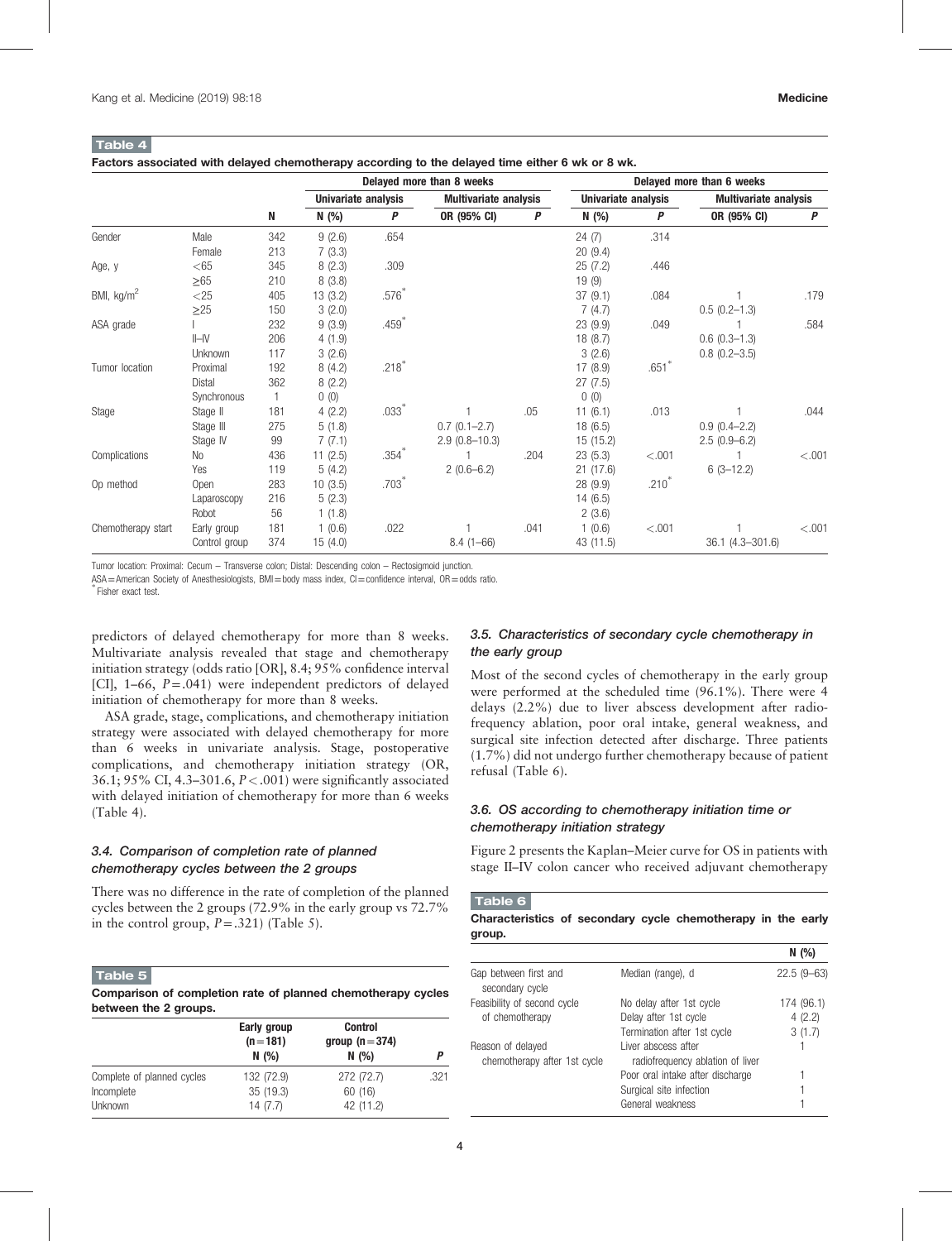<span id="page-4-0"></span>

within and after 6 weeks following surgery. Among patients in all stages, the 5-year OS was significantly better in patients who initiated adjuvant chemotherapy within 6 weeks than in patients who delayed chemotherapy until after 6 weeks (5-year OS: 78.8% vs 60.9%, P<.001) (Fig. 2A). In subgroup analysis, patients with delayed chemotherapy for >6 weeks had a much worse prognosis of stage III colon cancer (82.8% vs 60%,  $P = .001$ ) (Fig. 2C), although there was no difference in OS between the stage II and IV groups (Fig. 2B and D). [Figure 3](#page-5-0) shows the OS in patients who received adjuvant chemotherapy before and after discharge. Early initiation of postoperative chemotherapy was not associated with worse OS for all stages.

## 4. Discussion

This study demonstrated that early chemotherapy initiation before discharge could be performed safely without delaying the second cycle of chemotherapy or deteriorating the completion of planned chemotherapy cycles in patients with colon cancer who have undergone surgical resection. Early chemotherapy initiation before discharge may be one possible option to reduce the potential delay in chemotherapy initiation in patients with colon cancer, although this should be confirmed in a further prospective study.

A recent meta-analysis demonstrated that increased age, single marital status, low socioeconomic status, poor comorbidity status, low tumor grade, prolonged length of stay, and readmission are associated with chemotherapy delays in colorectal cancer.[\[2\]](#page-6-0) Laparoscopy or robotic surgery compared

with the open approach is known to be a predictor of earlier initiation of adjuvant chemotherapy, and this is regarded as one of the benefits of minimally invasive surgery.<sup>[6,7]</sup> In addition, systematic delay within or out of the hospital might be one of the most significant factors for chemotherapy delay. It has been reported that delayed time to adjuvant chemotherapy is more process-related than patient-related, with significant prolonga-tion of intervals such as referral and consultation.<sup>[\[8\]](#page-6-0)</sup> Bayraktar et al also reported that 30% of the delays in chemotherapy after surgical resection of colon cancer are caused by the hospital system, such as referrals or insurance identification.<sup>[9]</sup> These factors reflect the different medical environments in each country. Thus, to reduce the time interval between surgery and chemotherapy it is better to focus on correctable causes such as reducing the readmission rate or length of stay, performing laparoscopic surgeries, and eliminating the time gap caused by systematic barriers. In our hospital, surgical oncologists are mainly responsible for deciding chemotherapy initiation for patients with colorectal cancer. Although the benefit of surgical oncologist-driven chemotherapy has not been investigated, the surgeon can predict patient recovery in more detail because they already know the patients' condition with respect to fitness to initiate chemotherapy. In this regard, the surgical oncologist might be more comfortable in deciding the initiation of early chemotherapy. Initiation of chemotherapy before discharge could potentially eliminate the time gap caused by systematic delays.

Previous studies have demonstrated that postoperative complications significantly delay the time to initiation of adjuvant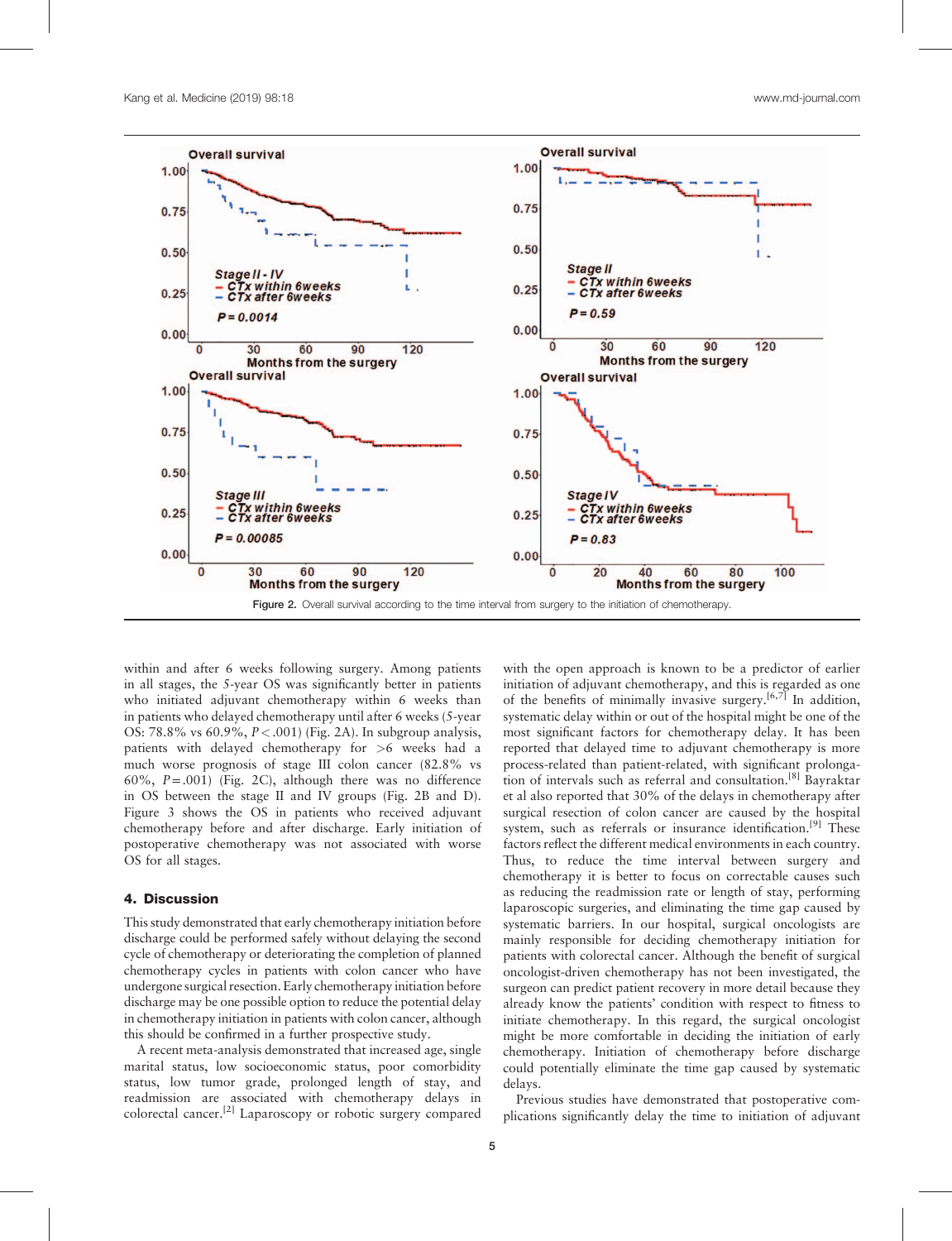<span id="page-5-0"></span>

chemotherapy in patients with colon cancer.[9,10] Longer hospital stay and delayed consumption of adequate nutrition in patients with complications might cause delayed initiation of chemotherapy. However, in our analysis, the presence of complications did not affect the rate of delayed chemotherapy >8 weeks (2.5% in the no-complication group vs 4.2% in the complication group,  $P = .354$ ). In contrast, when we defined delayed chemotherapy as commencement of chemotherapy later than 6 weeks, postoperative complications were an independent predictor of delayed chemotherapy. One reason for this discordance might be a type II error related to the insufficient sample size of patients with delayed chemotherapy >8 weeks.

Most studies accept the definition of delayed chemotherapy as >8 weeks (56 days). The reported proportion of patients who receive delayed chemotherapy range from 26% to 54%.<sup>[8,11-13]</sup> In contrast, our study showed a significantly lower proportion of patients in the delayed chemotherapy group  $(2.9\%$  in the  $>8$ weeks and  $7.9\%$  for  $>6$  weeks). Interestingly, another study conducted in South Korea demonstrated a low proportion of patients receiving delayed chemotherapy for colorectal cancer.<sup>[\[5\]](#page-6-0)</sup> It remains to be determined whether the difference in chemotherapy delay is derived from ethnic differences or different medical systems.

This study has several limitations. An important limitation of our study was the potential selection bias, as this study was conducted in a single center. Because of the retrospective study design, definite inclusion criteria of early chemotherapy initiation could not be confirmed, and it is difficult to describe how many patients were not able to receive the intended early chemotherapy, although earlier chemotherapy was the principal strategy of specific surgical oncologists in our hospital. In our study, different chemotherapeutic agents were used for patients with stage II–IV cancer. Surgery type and resection extent were diverse between the groups especially for patients with stage IV cancer. Nevertheless, our patients with stage IV cancer showed similar metastasis distributions, and all of them underwent primary colon resection with similar rates of metastasectomy, which demonstrates that the surgical burden imposed on patients with stage IV cancer might be comparable between the 2 groups. Another concern of early chemotherapy initiation is increasing hospital stay. Longer hospital stays may increase the incidence of hospital-acquired infections, although this concern could not be evaluated using our retrospective data. In our nation's specific socioeconomic status, chemotherapy maintenance during the hospital stay after surgery was not strongly prohibited because of the relatively low hospital stay charge. Although we believe that surgical oncologist-driven chemotherapy might reduce the interval between surgeon referral and medical oncologist consultation, the medical oncologist is still in charge of postoperative chemotherapy in most other academic hospitals in South Korea. This paradigm of "early chemotherapy strategy" might not be applicable for patients in different medical systems. Besides, early chemotherapy initiation strategy was mainly driven by specific surgeons at a single institution that an interdisciplinary effort by medical and surgical oncologists to plan an early initiation of chemotherapy was not maintained. This significantly erodes the generalizability. These limitations should be evaluated in a prospective study design.